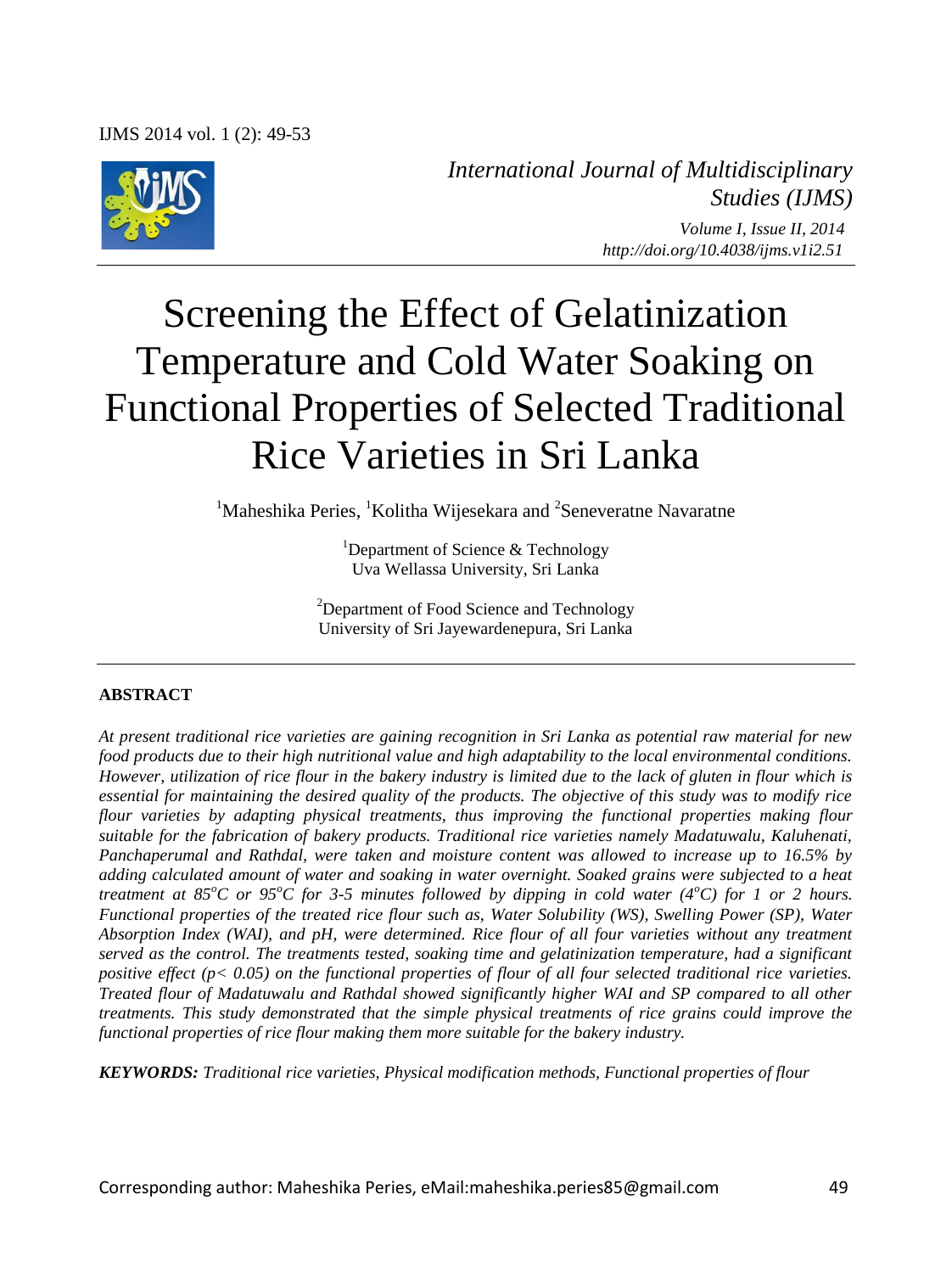### **1. INTRODUCTION**

Rice (*Oryza sativa* L.) is the most important crop and staple food in Sri Lanka. Currently 95% of the rice produced in Sri Lanka is of hybrid varieties which are cultivated using agrochemicals, non-organic fertilizer and pesticides, which is an integral part of modern paddy cultivation. Due to the current trend of global awareness of the benefits of eating organic food without chemical inputs, there is an interest to promote utilization of rice obtained from traditional rice varieties. There are around 2,000 indigenous rice varieties in Sri Lanka. According to the statistics of 2011, an estimated 8-10% of farmers still grow traditional rice varieties in full or in part of their lands (Kahandawa, 2011). Rice obtained from traditional varieties is highly nutritious and contain higher amounts of glutamic acid and vitamins compared to commercially available rice varieties (Piyasena*et al*., 1996).

Rice flour is popular as a food ingredient since it is low in fat content, neutral in flavor and highly hypoallergenic. It can use to produce various food products such as baked products, noodles, and extruded products or as additive of other ingredients. Mainly rice flour can also be used to produce gluten-free rice bread for gluten sensitive individuals those who are suffering from celiac diseases. However, limitations can be identified for rice flour in bakery industry due to the lack of gluten which is required to maintain the quality of the bakery products. These limitations could be overcome by upgrading the functional properties of rice flour with the application of simple physical treatment methods. Partial gelatinization has been shown effective in improving functional properties of rice flour that in turn give desirable body and texture to the finished

products (Naivikul & Lorlowhakarn, 2006). However, such improvements to functional properties of rice flour depends on the rice variety and the type of physical treatment method employed (Piyasena *et al*., 1996). This study investigated the effectiveness of gelatinization temperature and cold water soaking of rice grains of four traditional varieties, *Madathawalu*, *Kaluhenati*, *Pachchaperumal* and *Rathadal*to improve the functional properties of flour for the fortification of bakery products.

#### **2.METHODOLOGY**

Four different traditional rice varieties, *Madathawalu*, *Kaluhenati*, *Pachchaperumal* and *Rathadal*, were selected depending on their availability and the nutritional status. Paddy samples were collected from Rural Network Farmers organization and the authenticity of the samples was established by the Rice Research Institute of Sri Lanka. The paddy from all four varieties was de-husked separately to obtain rice grains. Next, the grains were subjected to dry milling to obtain polished grains without the bran. The milled samples were aspirated in an aspirator for 30-60 seconds to clean rice by removing any loose bran remaining on the surface of the grains after milling. After that, rice grain samples were analyzed to determine their moisture content, protein, fat, fiber, ash. Total amylose content of the rice grains was determined using the colorimetric method. Moisture content of the grans of all four rice varieties was raised to 16.5% by the addition of calculated amounts of water followed by overnight soaking in excess water. A sudden heat treatment either at  $85^{\circ}$ C or  $95^{\circ}$ C for a period of 3-5 min was applied to soaked grains immediately followed by cold water dipping at 4 <sup>o</sup>C for one hour to two hours. Next, the excess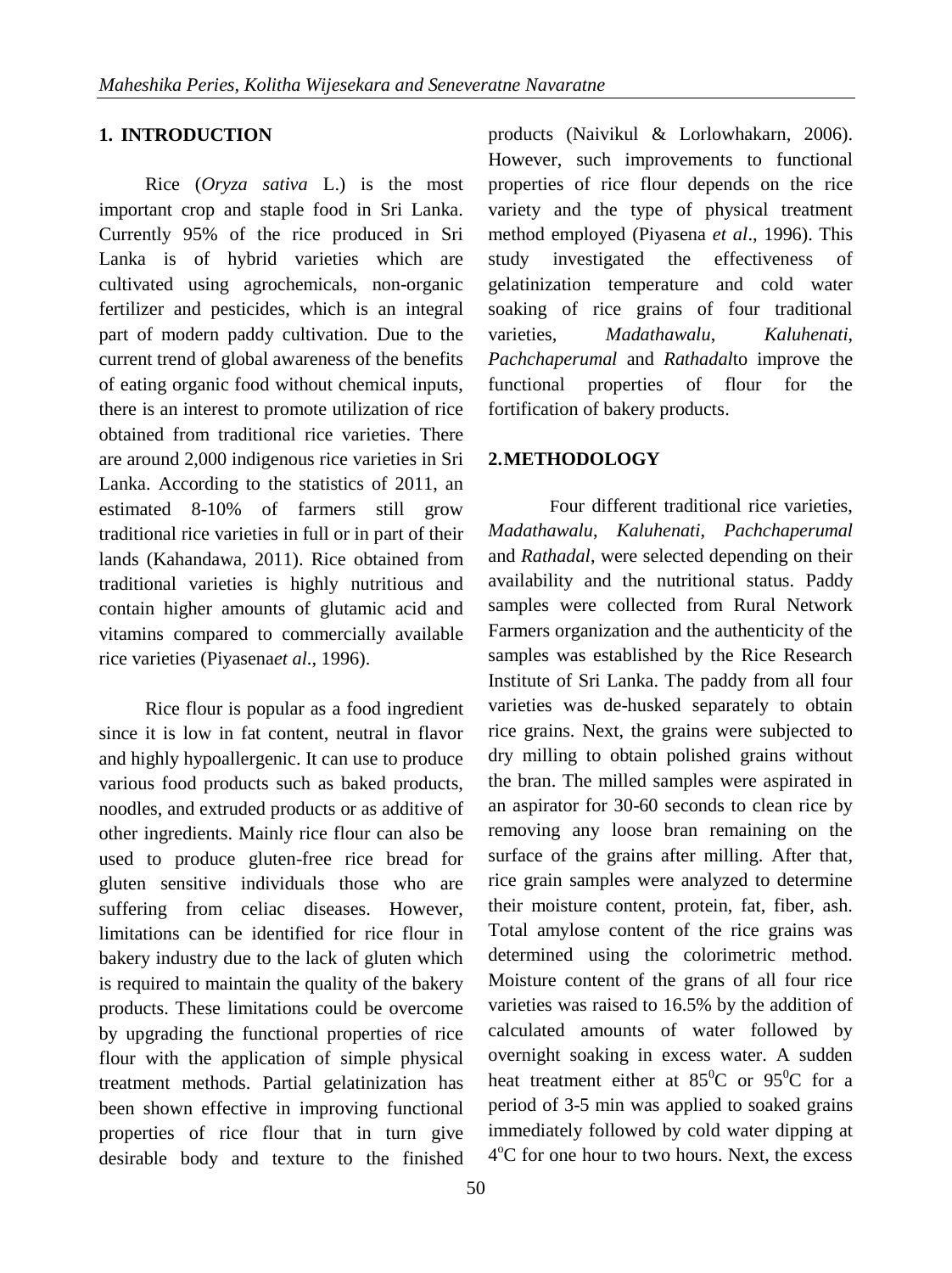water was drained off and the treated grain flour samples were dried in an oven at  $80^{\circ}$ C for three hours. Finally, the grains were milled separately to obtain flour. Rice flour obtained from non-treated grains served as the control. Both treated and non-treated flour of all four varieties were analyzed separately to determine water solubility (WS), swelling power (SP), and water absorption index (WAI), and pH value. Experiments were conducted in triplicates and data obtained were analyzed using Minitab 16.0 software package. One-Way Analysis of Variance (ANOVA) and Turkey simultaneous test with a level of significance of  $p < 0.05$  were performed to evaluate the effectiveness of different dual modifications.

#### **3. RESULTS AND DISCUSSION**

Moisture content of polished rice grains of four selected varieties ranged 10% to 12%. Variety *Madathawalu* showed the highest protein content in the polished grans. Crude fat, fiber and ash content were higher in *Kaluhenati* variety compared to the other three varieties (Table 01). Rice can classify based on the amylose content in the grains as waxy (1% - 2%), very low (2% - 9%), low (10% - 20%), intermediate (20%- 25%) and high (25% -33%) (Danbaba *et al*., 2011). According to the results of the proximate analysis, amylose content in all four traditional rice varieties ranged 25% to 33%. Hence, all four varieties could be classifies as having high amounts of amylose in the polished grains. Out of the four traditional rice varieties, *Panchaperumal* recorded the lowest amylose content while *Kaluhenati* had the highest amylose content. Stickiness of cooked rice has been shown to be closely associated with the amylose contenting the polished grains. Cooked rice has become moist and sticky when the amylose contenting the

grains is low while at high amounts of grain amylose, cooked rice has become dry, flaky, and fluffy and also recorded a high volume expansion (Kahandawa, K. A. J. 2011).

**Table 1.** Results of the proximate analysis of polished rice grains of Madathawalu, Kaluhenati, Pachchaperumal and Rathadal

| Parameter   | Polished rice grains |               |                    |               |
|-------------|----------------------|---------------|--------------------|---------------|
|             | Madath-<br>uwalu     | Kaluhenati    | Panchap-<br>erumal | Rathdal       |
| Moisture    | $11+0.10$            | $11+0.10$     | $10+0.20$          | $12+0.10$     |
| (% )        |                      |               |                    |               |
| Protein     | $1.6 + 0.01$         | $2.17 + 0.01$ | $2.21 \pm 0.03$    | $1.97 + 0.02$ |
| (% db)      |                      |               |                    |               |
| Crude Fat   | $1.64 + 0.04$        | $1.98 + 0.03$ | $1.49 + 0.04$      | $0.82 + 0.04$ |
| (% db)      |                      |               |                    |               |
| Crude Fiber | $0.30 + 0.02$        | $0.90 + 0.02$ | $0.16 + 0.02$      | $0.10 + 0.02$ |
| (% db)      |                      |               |                    |               |
| Ash         | $0.71 + 0.04$        | $1.12 + 0.03$ | $0.95 + 0.01$      | $0.99 + 0.01$ |
| (% db)      |                      |               |                    |               |
| Amylose     | $28.2 + 0.10$        | $29.5+0.20$   | $27.8 + 0.10$      | $29.2 + 0.20$ |
| content %   |                      |               |                    |               |





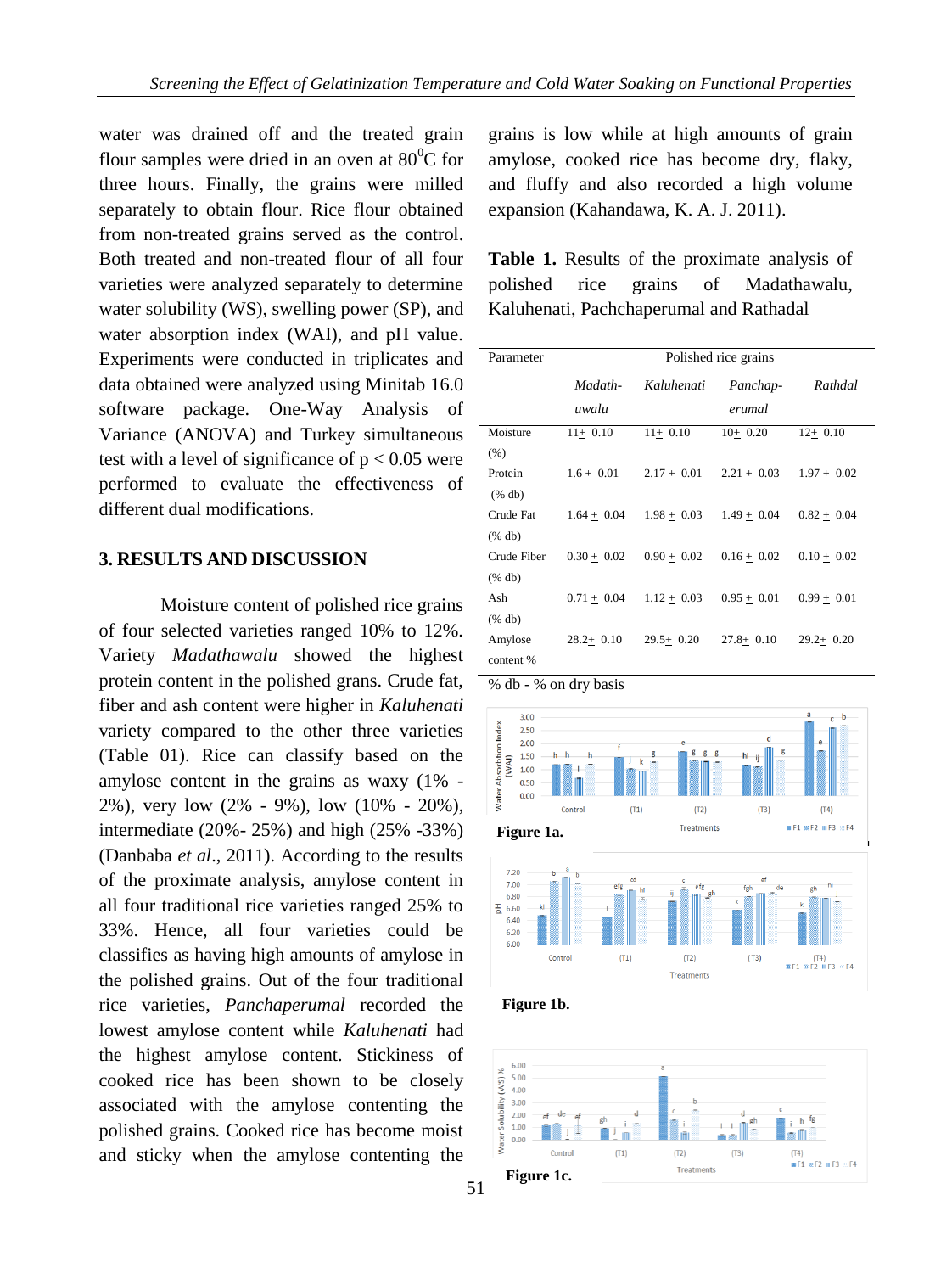

**Fig. 1.** Functional properties of rice flour modified after different treatments. Figure 1a- Water Absorption Index (WAI) of modified rice flour for different treatments; Figure 1b- pH of modified rice flour for different treatments; Figure 1c- Water solubility (WS) of modified rice flour for different treatments; Swelling Power (SP) of modified rice flour for different treatments.

**Treatments:** T1-Gelatinization at 85<sup>o</sup>C and cold water treatment for one hour, T2 - Gelatinization at  $85^{\circ}$ C and cold water treatment for two hours, T3 -Gelatinization at  $95^{\circ}$ C and cold water treatment for one hour, T4- Gelatinization at  $95^{\circ}$ C and cold water treatment for two hours.

## **Rice varieties:F1**-*Madatuwalu*, **F2**-*Kaluhenati*, **F3**-*Pachaperumal*, **F4**-*Ratdal*

Results indicate that there was a relationship between flour types and treatments  $(p< 0.05)$  for WAI, WS, pH and SP. According to the Fig. 1a, WAI for the treatment T4 of F1, F2 and F3 flour types were significantly higher than that of the other treatments  $(p=0.000)$ . The highest WAI was recorded for flour from Madatuwalu after Gelatinization at 95oC and cold water treatment for two hours. A high AWI has shown to enhance the product cohesiveness which enables the diversification of rice flour into different categories of food. Furthermore, presence of high protein content and damaged starch levels confer higher water absorption. A high water absorbance index

results in good baking performance because it increases product yield and shelf life of the finished product (Lathia *et al*., 2011). According to Fig. 1b, pH value of all the modified flour types including the control ranged from pH 6 to 7 which is the suitable pH range for bakery products. A pH value of 4 or less in the rice flour results in characteristic sour taste in the finished product and undesirable aroma due to the fermentation that occur at low pH levels (Ikegwu *et al*. 2010). Water solubility was significantly higher (p=0.000) in Madatuwalu flour after gelatinization at 85oC and cold water treatment for two hours than other three varieties (Fig.1c). Flour with very high water solubility may result in soggy and less cohesive dough when used in bakery industry (Eriksson *et al*., 2014). Variety Madatuwalu also showed a significantly higher swelling power after gelatinization at 95°C and cold water treatment for two hours compared to the other treatments (Fig. 1d). Solubilization is a consequence of swelling and occurs after birefringence is lost during gelatinization and amylose leaches out of swollen starch granules (Eriksson *et al*., 2014). A high swelling power is desirable manufacture of bakery products.

#### **4 CONCLUSIONS**

All treatments combinations tested in this study had a significant effect in modifying the physio-chemical properties of flour of all four traditional rice varieties selected. Variety *Madatuwalu* and *Ratdal* showed the highest water absorption index, swelling power and water solubility after gelatinization at  $95^{\circ}$ C and cold water treatment for two hours. Two hour cold water soaking was found to be more effective than that of one hour cold water soaking irrespective of the gelatinization temperature, to enhance the functional